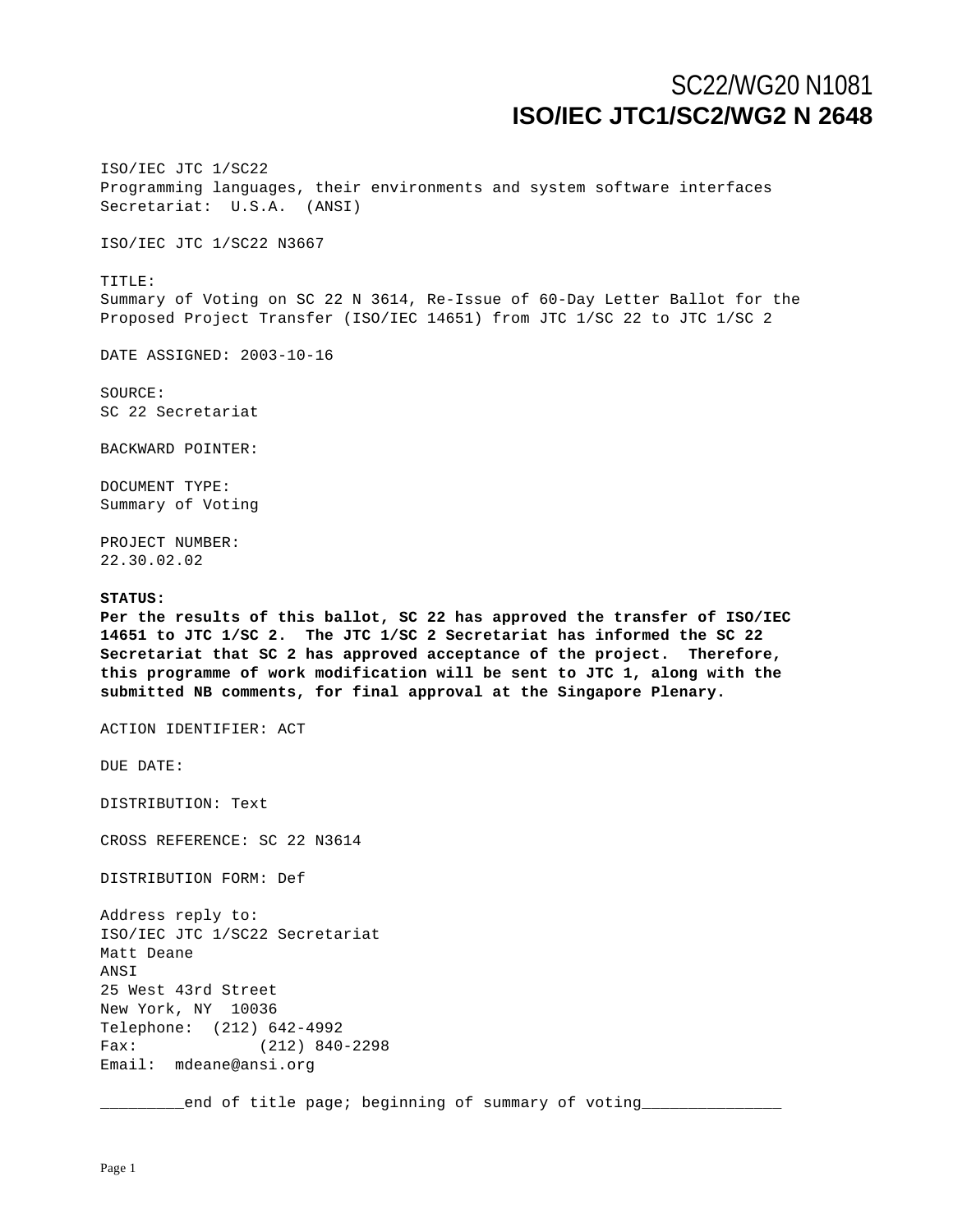#### **SUMMARY OF VOTING ON**

Letter Ballot: SC22 N3614 Circulated by: JTC 1/SC22 Circulation Date: 2002-08-13 Closing Date: 2003-10-13 SUBJECT: Summary of Voting on SC 22 N 3614, Re-Issue of 60-Day Letter Ballot for the Proposed Project Transfer (ISO/IEC 14651) from JTC 1/SC 22 to JTC 1/SC 2 ---------------------------------------------------------------------- The following responses have been received on the subject of approval: "P" Members supporting approval without comment 8 (China, Finland, Italy, Japan, Switzerland, Ukraine, United Kingdom, USA) "P" Members supporting approval with comments 1 (Ireland) "P" Members not supporting approval 5 (Canada, Germany, Republic of Korea, Netherlands, Norway) "P" Members abstaining 3 (Austria, Czech Republic, Denmark) "P" Members not voting 8 (Belgium, Brazil, Egypt, France, DPR of Korea, Romania, Russian Federation, Slovenia)

Note: O-member Sweden submitted comments (see below)

\_\_end of ballot, beginning of NB comments\_\_\_\_

## **Canada**

Canada opposes the transfer of project JTC1.22.30.02.02 (IS14651) from SC22 to SC2. This project is about the sorting order of strings in an international setting, which involves much more than the order of characters in a character set. There is a significant amount of localization, Application Program Interfaces (APIs), language bindings and functionality which transcend SC2 mandates. SC2 is dedicated to the development and maintenance of character sets only, and we believe that the other issues regarding sorting and localization will not receive the attention that they are due if the project were moved.

The second objection is procedural. This project has existed within SC22 for a number of years, and to our knowledge there has been no complaints or objections to the way that SC22 manages this project. WG20 liaises well with other SC22 WG's , with SC2, and with other SC's to ensure that their concerns are taken into account. The risk to the project and the way that it liaises with SC22 working groups will increase if the project is moved.

We do, however, believe that SC22/WG20 should work to reduce the inconveniences for participants belonging to both groups by holding joint meetings with SC2.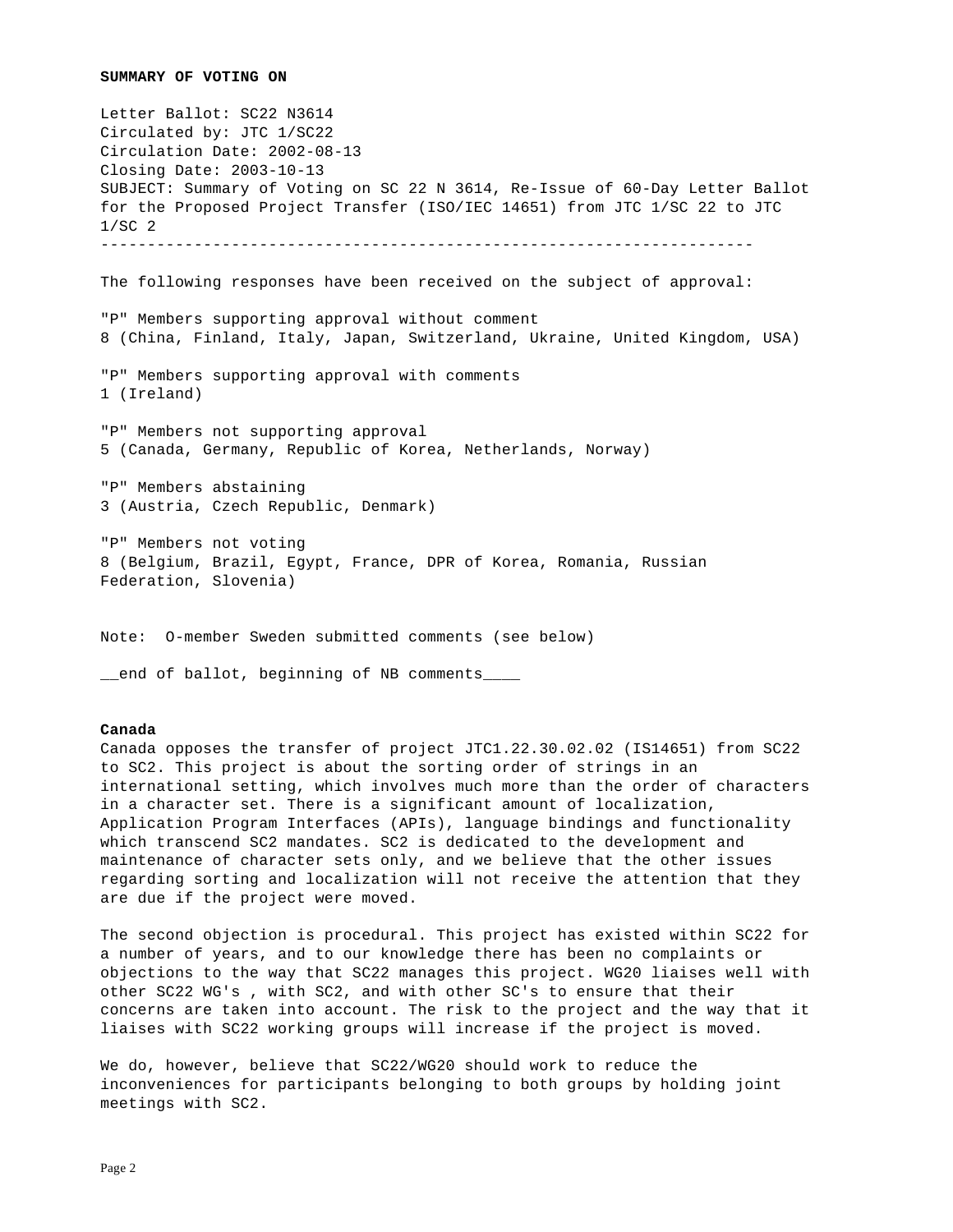## **Germany**

String Ordering is not a part of the current scope of JTC 1/SC2 .

The current scope of JTC 1/SC2 is: "Standardization of graphic character sets and their characteristics, associated control functions, their coded representation for information interchange and code extension techniques. Excluded: audio and picture coding."

The current scope of JTC1/SC2 should be extended by String Ordering, as described in ISO/IEC 14651.

Acceptance of these reasons and appropriate changes in the scope of JTC 1/SC2 will change our vote to approval.

# **Ireland**

Ireland has maintained for many years that it is essential for the maintenance of ISO/IEC 14651 that it be transferred from SC 22 to SC2, and we trust that this will at long last happen swiftly

# **Republic of Korea**

KATS have participated in WG20 meeting since 2001 because there are many relation with Hangul(Korean alphabet). It is appropriate that WG20 takes charge of project 14651 for the efficiency of work because WG20 is responsible for internationalization in SC22 and the rest of JTC1. And it is illogical that only the project 14651 is transferred among many standards related to Internationalization. So KATS disapprove that the project 145651 is transferred from SC22 to SC2.

## **Netherlands**

1. ISO/IEC 14651 is a published standard. It covers a large number of scripts. More scripts may be added, but a need for that has still to be demonstrated. If maintenance is not required for the time being, discussing transfer of responsibility is premature.

2. As our NB has pointed out in JTC1 N 7064, some TCs have also developed standards for alphabetic ordering. It is of primary importance that 14651 and these be harmonized. A body, something like a WG, would be needed for this task, but it is not obvious at all that this WG should be dependent of SC2 only.

3. The present scope of 14651 is restricting its applicability. National standards with a wider scope (e.g. including treatment of composite entries) cannot be replaced by a tailored version of 14651. This defect can be removed when harmonization with TC37 and TC46 standards is effectuated.

4. Before making a start, a study of user requirements to a general standard on alphabetic ordering should be made. After its completion the way is open for a discussion on which body should be assigned the task of development. This is wholly in line with Recommendation 1 from the Geneva meeting (JTC1 N 7136).